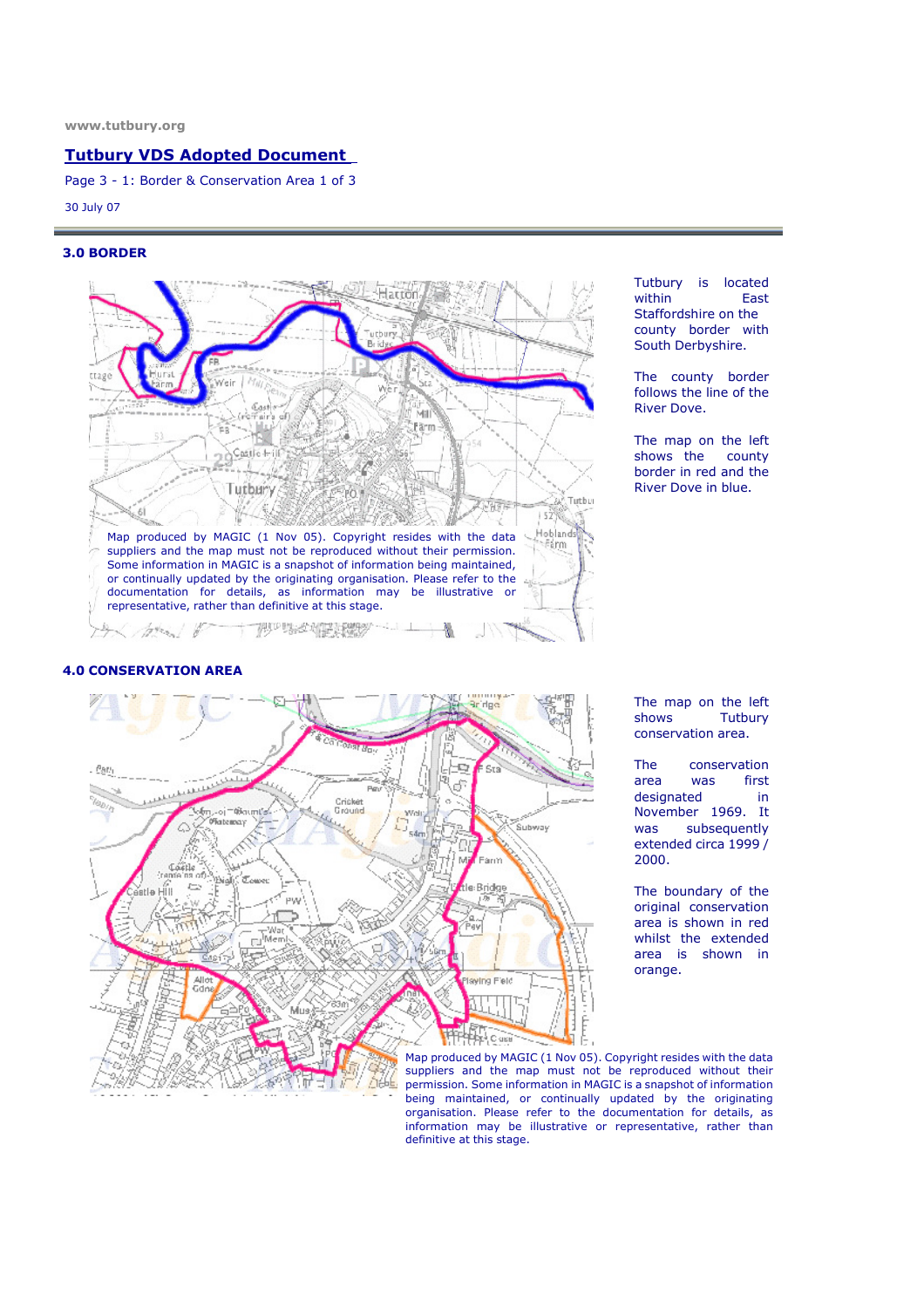## Tutbury VDS Adopted Document

Page 3 - 2: Border & Conservation Area 2 of 3

30 July 07

#### 4.1 Conservation Area Designation

Prior to the introduction of the Civic Amenities Act 1967 conservation areas, as such did not exist - individual buildings could be protected, but areas could not.

In the late 1960s The Council for British Archaeology selected three towns in Staffordshire, namely Tutbury, Lichfield and Tamworth, as being worthy of special treatment.

1969 saw the publication of a document called Conservation area 9 Tutbury. This document was published by Staffordshire County Council Planning & Development Department. The document called for Tutbury town centre to be designated as a conservation area. This document included a proposal by local resident, John Hicklin, that the conservation area should be subject to an article 4 agreement by the millennium. The revised Conservation Area and supporting document was adopted in 2001.

High Street is also subject to an Article 4 Direction. This strengthens planning controls within conservation areas. Under the Article 4, Direction, non listed buildings within a conservation area become subject to additional restrictions, e.g. UPVC window frames, pebble dash exterior walls.

The wording of Policy BE6 from East Staffordshire BC's local plan (1999 adopted plan) is reproduced in the next column.

BE6 Development will not be permitted in a conservation area unless it preserves or enhances the character and appearance of the conservation area.

1. If an application for outline planning permission is made within a conservation area, the local planning authority will require details of sighting, design and external appearance of all buildings, under the provision of article 3(2) of the general development (procedure) order.

2. Consent to demolish an unlisted building within a conservation area will not be granted unless it can be shown that it is wholly beyond repair, incapable of reasonable beneficial use, inappropriate structure or design, or where its removal or replacement would benefit the appearance or character of an area.

3. Where Conservation Area Consent is granted for the demolition of structures of historic interest, the Borough Council will ensure that provision is made for an appropriate level of archaeological recording to take place prior to demolition.

4. New development should respect the character of existing architecture in scale grouping and materials.

5. Proposals for development adjacent to Conservation Areas should be designed to be in harmony with the character or appearance of the area.

6. When considering development proposals the Borough Council will take care to ensure that views into and out of the Conservation Area area. Permission will not be granted for development on sites identified in conservation area designation and enhancement documents which contribute to the appearance and character of the area, even if that site is also within a development boundary.